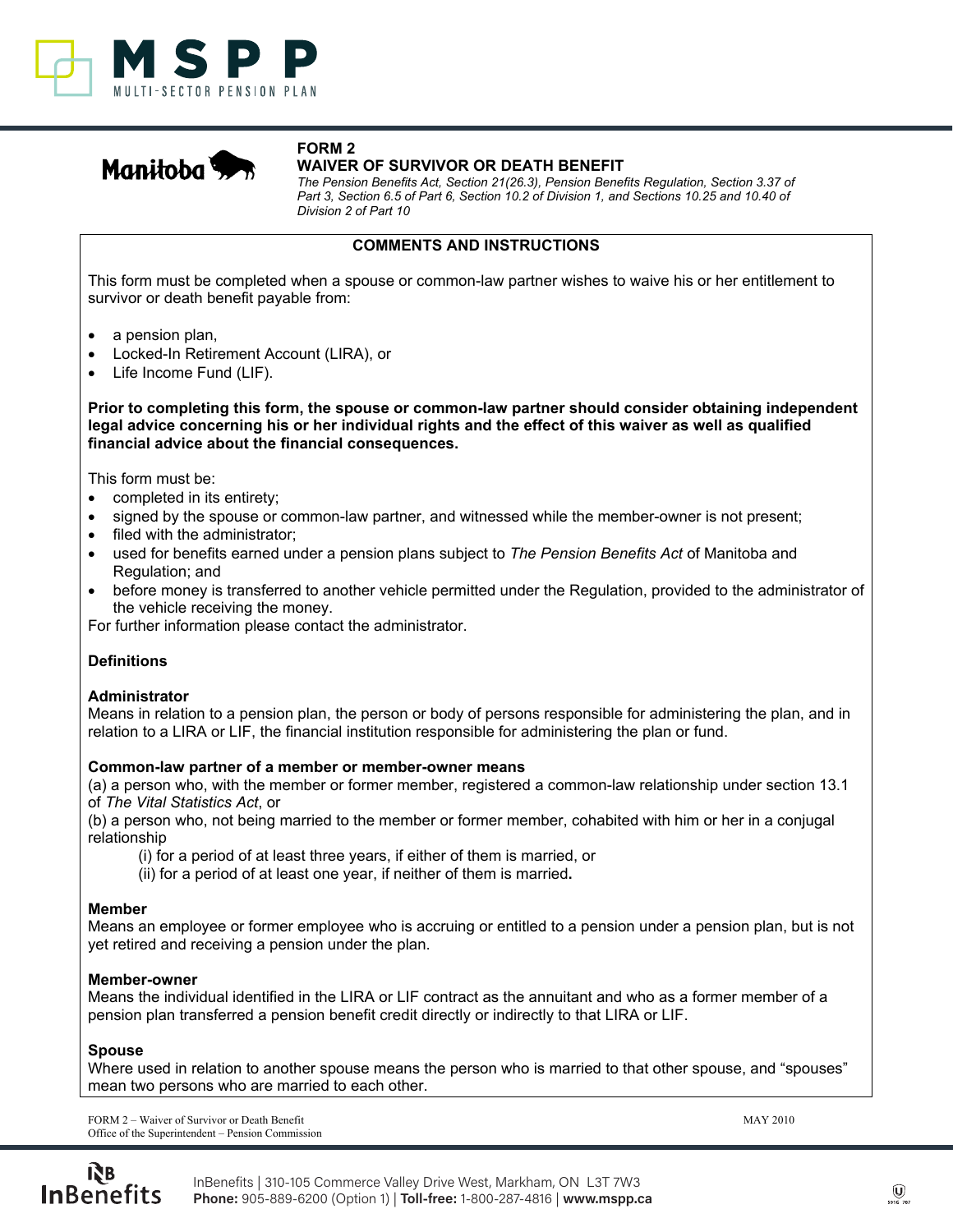



# **WAIVER OF SURVIVOR OR DEATH BENEFIT**

**FORM 2** 

The Pension Benefits Act, Section 21(26.3), Pension Benefits Regulation, Section 3.37 of Part 3, Section 6.5 of Part 6, Section 10.2 of Division 1, and Sections 10.25 and 10.40 of Division 2 of Part 10

|                         | , am the spouse or common-law partner |
|-------------------------|---------------------------------------|
| (as described above) of | (name of member or member-owner)      |

The member or member-owner earned benefits under a pension plan subject to *The Pension Benefits Act* of Manitoba (Act) and regulation, and was employed in Manitoba on the day he or she ceased to be an active member of the plan.

I understand that under the Act

- if the member or member-owner dies before his or her pension commences, I am entitled to receive a survivor or death benefit if I am not living separate and apart from the member or member-owner at that time;
- if I choose to sign this waiver, I will not be entitled to any survivor or death benefit required by the Act and the death benefit will instead be paid to the member or owner's designated beneficiary or estate;
- this waiver does not affect any entitlement that I have as a result of a breakdown of my marriage or common-law relationship with the member or member-owner; and
- this waiver may be revoked before the death of the member or member-owner by filing with the administrator a written revocation signed by the member or member-owner and me.

## I certify that

- I have read this waiver and understand it;
- I have read one of the following:
	- $\circ$  the member's most recent annual statement from the administrator;
	- $\circ$  the member's termination statement from the administrator, or
	- $\circ$  the member-owner's statement from the administrator setting out the LIRA or LIF account balance

and know the value of the pension or the account balance as of the date of the statement;

- I am aware of the consequences of waiving the entitlement, and despite the consequences, I waive my entitlement to the survivor or death benefit;
- I am not living separate and apart from the member or member-owner by reason of a breakdown of our relationship;
- the member or owner is not present while I am signing this form;

FORM 2 – Waiver of Survivor or Death Benefit MAY 2010 Office of the Superintendent – Pension Commission

ŔВ